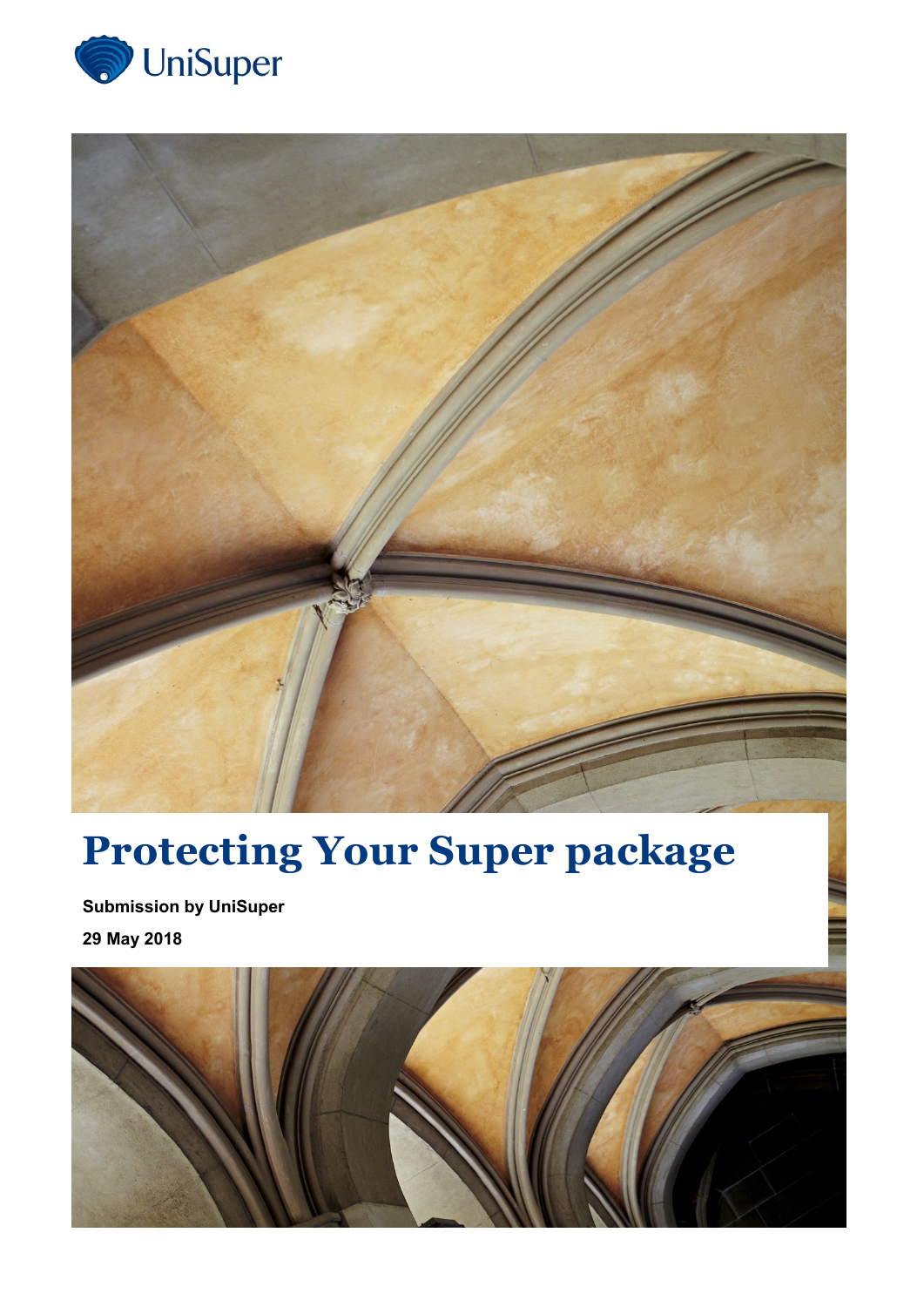

# **About UniSuper**

UniSuper is the superannuation fund dedicated to people working in Australia's higher education and research sector. With approximately 400,000 members and around \$66 billion in assets under management, UniSuper is one of Australia's largest superannuation funds and has one of the very few open defined benefit schemes.

UniSuper Management Pty Ltd would welcome the opportunity to discuss the submission further and to provide additional information in respect of the comments made in this submission. Should you have further queries, please contact Benedict Davies on 61 3 8831 6670 or [benedict.davies@unisuper.com.au](mailto:benedict.davies@unisuper.com.au)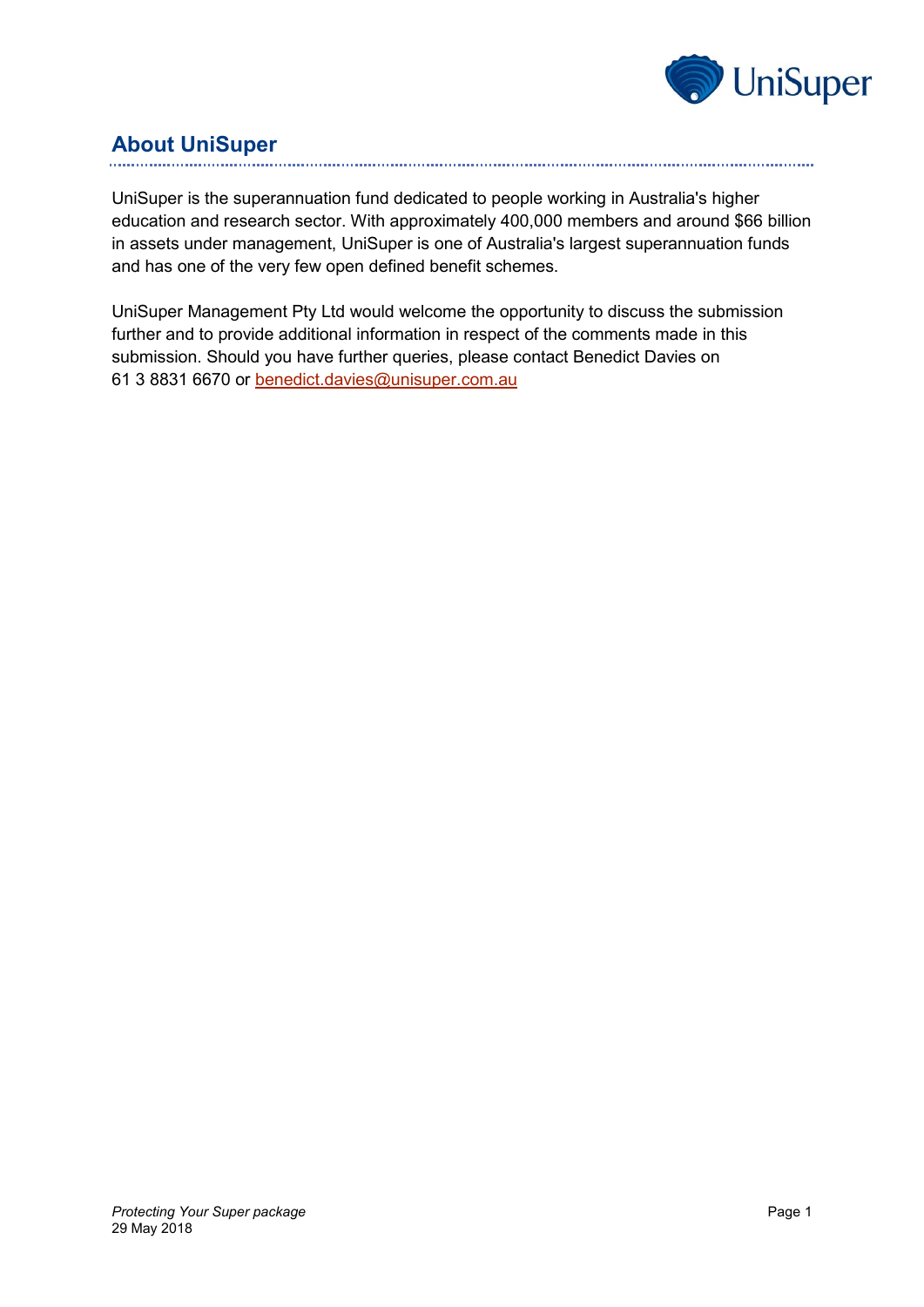

## **Protecting Your Super package**

UniSuper supports the broad thrust of the Protecting Your Super package. On each of the three measures, we have, for some time, been actively pursuing policies to protect small balances from erosion by fees and insurance premiums.

For example, currently we transfer approximately 5,000-6,000 inactive accounts with balances below \$1,500 to an eligible rollover fund every six months. We do that because the fee arrangements at that scheme are specifically designed for low balances. We are also a supporter of the Insurance and Superannuation Working Group and the Insurance in Superannuation Voluntary Code of Practice. Once implemented, we believe the Code will improve insurance products and processes across the super industry and help members better understand their insurance, change insurance arrangements, receive affordable cover, and make timely claims, among other measures. In March this year, UniSuper announced it is working to adopt the Insurance in Superannuation Voluntary Code of Practice and we are currently working on a transition plan.

The following submission, therefore, raises issues that either clarify the application of these policies or highlight a handful of issues unique to defined benefit schemes, particularly members who transition between our defined benefit division and our accumulation division.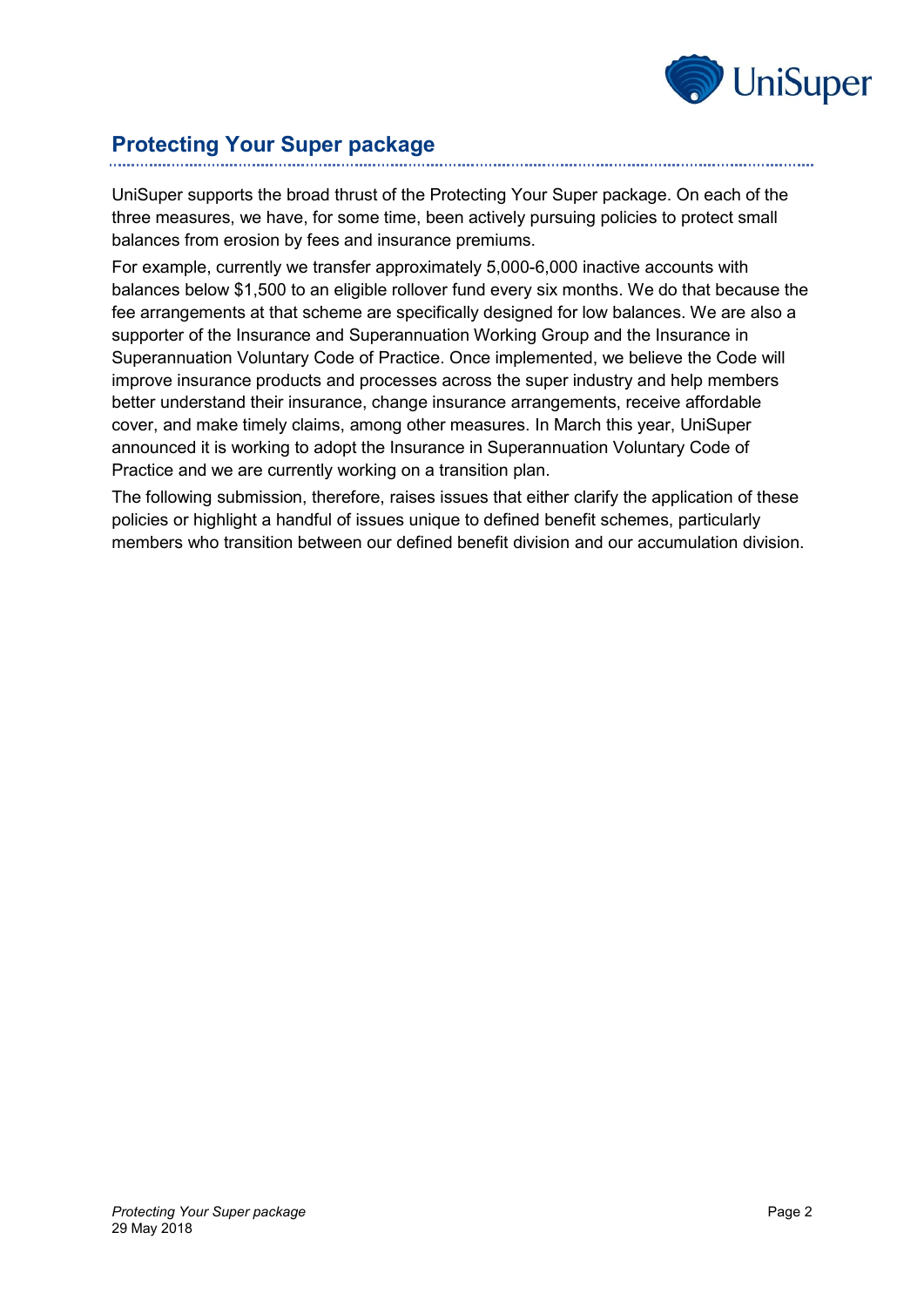

## **Technical comments on the exposure draft**

#### **Fee capping: account balance or product?**

The Treasury's consultation webpage refers to a "cap on administration and investment fees charged on super accounts with balances of \$6,000 or less"; however, the proposed SIS Act amendments refer to "products" rather than balances. For example in s.99G the cap applies if:

"on a balance test day a member of the fund has an account balance with the fund that *relates to the product* that is less than \$6,000." (s.99G(1)(b))

Presumably the reference to "the product" is a reference to a MySuper or Choice product as s.99G(1)(a) refers to both separately. Given that most super funds have both choice and MySuper products (typically a balanced investment option) within the one account, the provision as drafted could be problematic. It could require separate application of the cap to the MySuper and Choice "products".

We suggest it would be much clearer if s.99G(1)(b) read:

"on a balance test day a member of the fund has total account balances with the fund that is less than \$6,000".

#### **Fee capping: super balances or pensions?**

We also seek clarification about whether these measures are intended to apply to pensions which, in tax law, are separate interests. While having a pension balance below \$6,000 is unusual (many super funds have rules requiring a minimum of \$25,000 to start an accountbased pension), all pensions if they are to be paid out over a person's lifetime will approach a terminal payment and the supporting account balance could easily fall below \$6,000. This is particularly troublesome with term-allocated pensions (now largely a legacy product) that cannot be commuted and have to be paid out over a specified term to zero. As there are a variety of pensions, all of which have different consequences for commuting or withdrawing their capital, we suggest carving out pensions from this framework altogether.

#### **Fee capping: fee reductions, discounts or waivers?**

We also seek clarification as to whether the new fee capping rules will allow for a pricing structure unique to small balances (e.g. a tailored fee or even a fee waiver) or whether the capped fees will have to be a reduction of a standard fee structure.

This distinction is important because the MySuper charging rules generally apply so that the trustee must charge the same flat fee, same percentage of the account balance, or combination of both, for all members of a MySuper product. While the proposed changes allow for an administration or investment fee to be deducted at a *reduced rate* for a member of a MySuper product, the proposed law is still silent on potential conflicts with other obligations e.g. there is no equivalent carve out from the requirement to attribute costs between classes of beneficial interests fairly and reasonably (SISA s99E) for members charged a reduced fee by reason of the new low balance cap.

We strongly encourage consideration of an additional carve-out under SISA s.99E to eliminate any counter argument.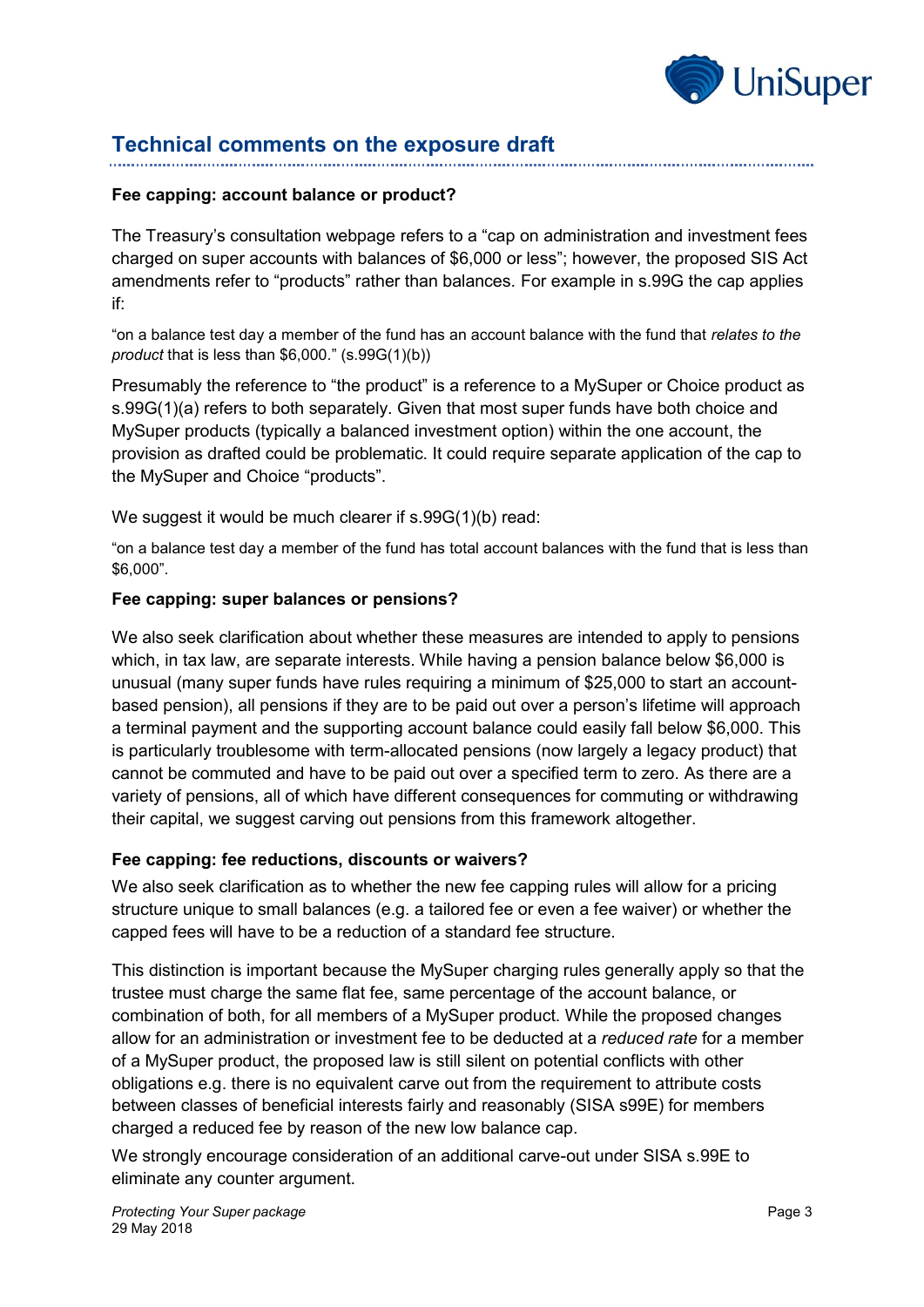

## **Changes to default insurance**

#### **Insurance for superannuation members**

From 1 July 2019, super funds will be required to offer insurance on an opt-in basis in relation to accounts:

- that have balances below \$6,000;
- of new members who are under 25 years old; or
- that have not received a contribution for 13 months or longer.

Although defined benefit members are expressly excluded from the above rules, UniSuper has always offered transition cover to members who move out of our Defined Benefit Division (DBD) to our Accumulation 2 option. The decision to move from the DBD has longterm consequences and members making this election cannot re-join the DBD at a later stage and we are concerned that the proposed laws will introduce an additional complication for members making this important decision.

Approximately 12,000 new members join our DBD each year (half of those are already members of our Accumulation 1 option however the other half are completely new members). Those members new to the DBD then have up to 24 months to choose between the DBD and our Accumulation 2 option. Currently, about one in six members make the move from the DBD to our Accumulation 2 option and some of those members have a "crystallised value" of their account balance below \$6,000. However, owing to a relatively high rate of employer support (typically 17%) and the frequency of contributions (fortnightly), most of those balances grow quickly. In fact, an overwhelming number of members going from the DBD to Accumulation 2 have account balances in excess of \$6,000 and virtually all of those members very quickly accumulate more than \$6,000.

We are concerned that, under the proposed rules, we will not be able to offer transition cover to these members because they may technically fall below the \$6,000 account balance limit *at the time of transition*. In the absence of a default opt-out, it is likely that those who would opt in would be more likely to also be those who would claim (those with a greater likelihood of poorer health). The end result could be that opt-in insurance could only be commercially obtained with a requirement to underwrite all those who wish to opt-in and the premiums for these members would rise materially.

Given these unique circumstances, we suggest an exemption from the \$6,000 minimum be applied to situations where a defined benefit member moves to an accumulation account within the same fund. As an integrity measure, the balance test day concept could be applied to this exemption such that a former DBD member who had less than \$6,000 on a balance test day, would then have to make an election to continue receiving the cover. Without such an election the scheme would be required to cancel the insurance.